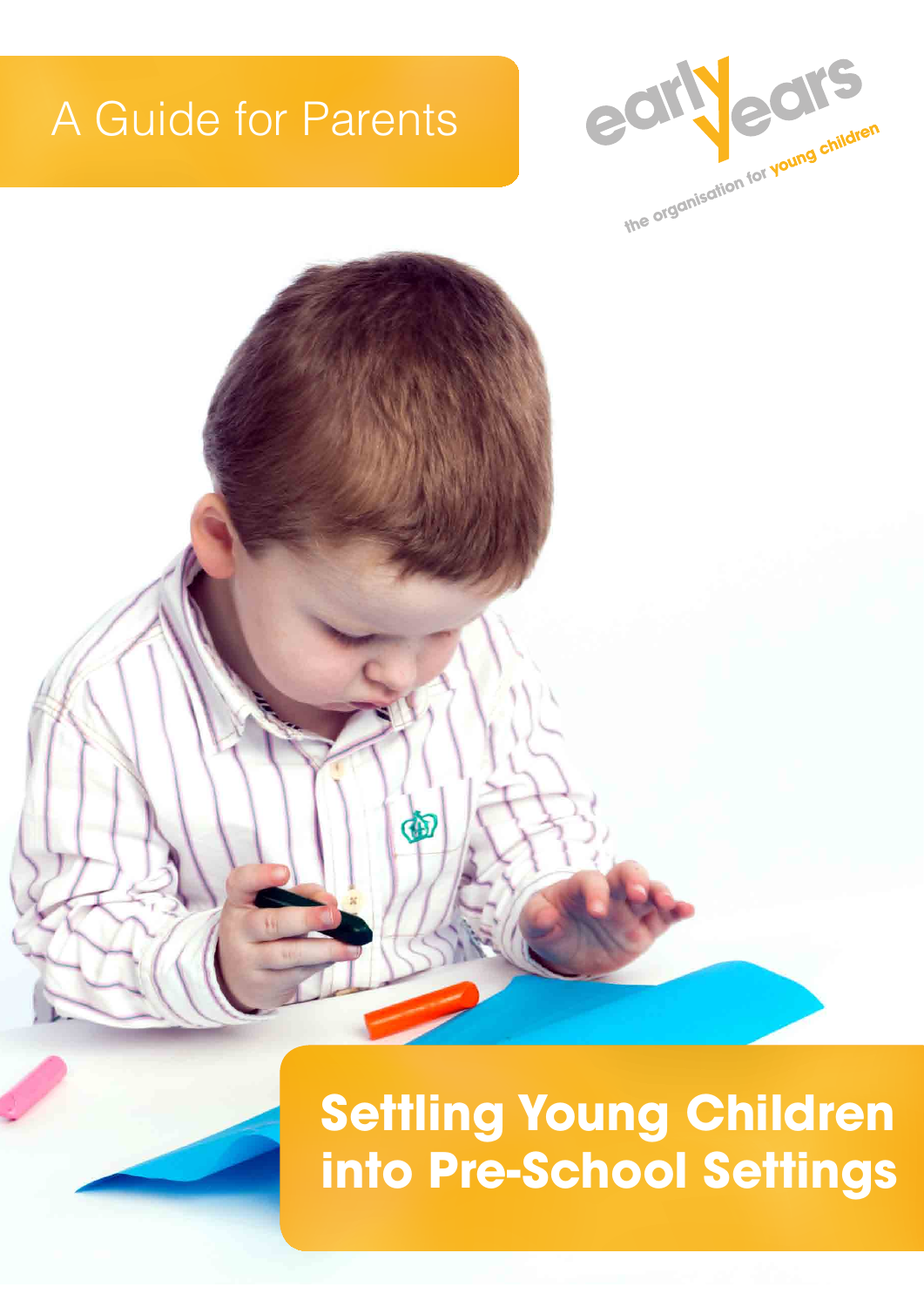

The first few weeks when a child is settling into an early years setting is a time of crucial importance to their later happiness in the setting. All children are individuals and while some children will adjust fairly easily to the new environment and new routines, others will take longer to feel comfortable and secure.

Sometimes we can overestimate a young child's ability to cope with transitions and settle in and happily substitute a group of unfamiliar adults and children for their parents or main care giver. The lure of the toys doesn't always compensate! The experience can be overwhelming for some young children especially if they have not had experience of another form of care outside of the family.

As parents and as early years practitioners, we can take steps to ensure that the transition into the early years setting goes as smoothly as possible. Research shows that when the settling in period is positive for the child, it can not only impact on their happiness throughout their time at the

early years setting but also on how the child views future transitions.

Children who have a positive start to their new environment are more likely to feel comfortable, relaxed and valued, feel good about themselves as learners and have a sense of belonging to the pre-school community. Most children settle in without too many concerns but there are some children who need more time to develop trust.

Programme Consultant, Eleanor Mearns, has set out a few guidelines to support parents as they prepare their child for the transition into a new pre-school setting.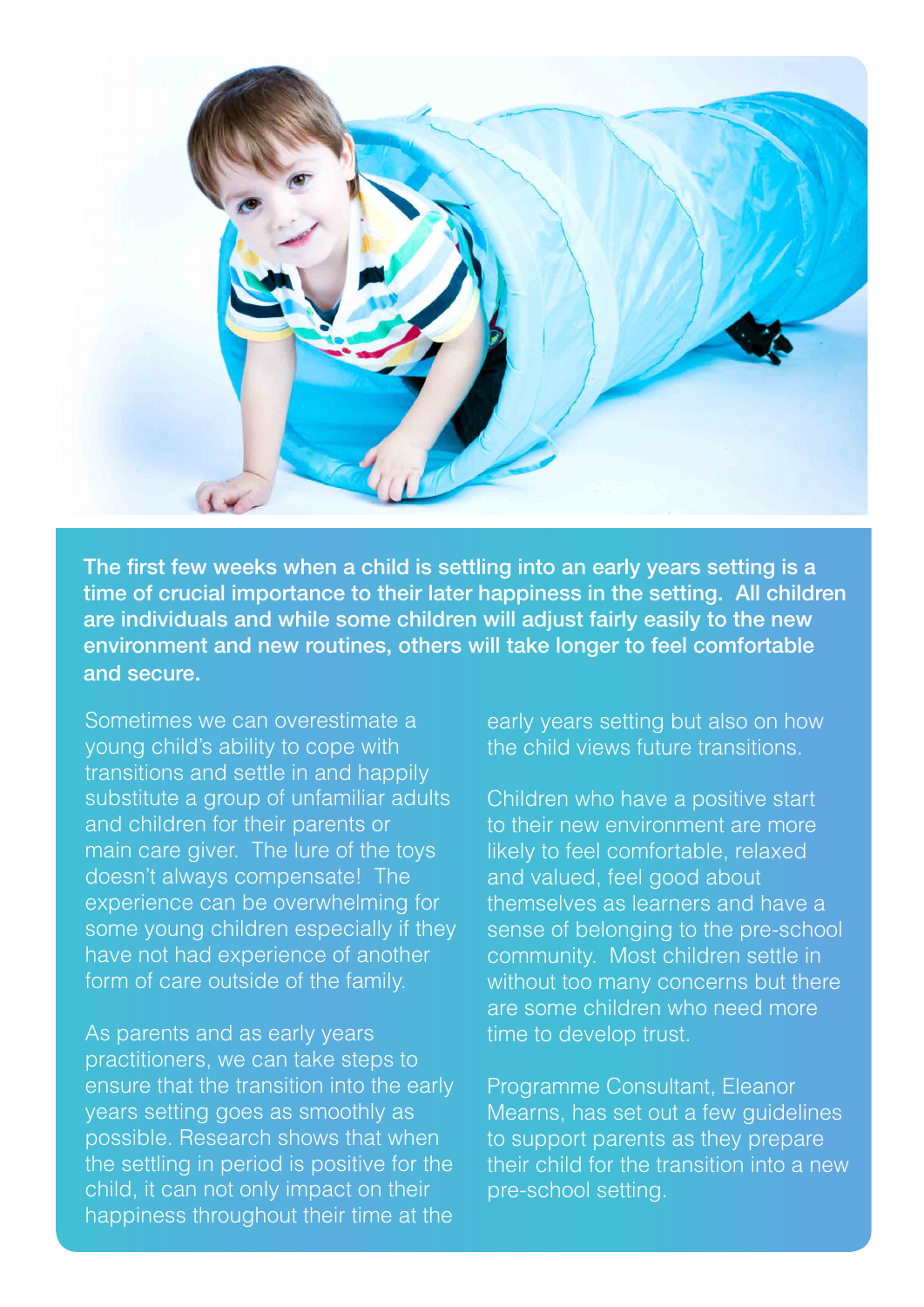## General awareness and good preparation

Separation anxiety is a healthy and protective emotion. It is the child's way of saying "You are my safe base and I need to develop trust and confidence in alternate carers."

Recognising that separation anxiety can sometimes cause problems is a good starting point. It means you can prepare for the event and turn it into an adventure, allowing both you and your child to feel stronger and empowered.

## Attend information sessions and open days

Attend any information sessions and open days which the pre-school centre offers. This will provide you and your child with an introduction to the new environment, allow you both to meet the staff and make a positive start to the transition process.

## Become familiar with the centre's 'Settling In Policy'

All early years settings will have a 'Settling In Policy' which will set out the centre's procedures for supporting children through the settling in stage. Policies should be written with the child's emotional well-being at the centre. It is important that you obtain a copy of this policy and familiarise yourself with it, as it will help you prepare for your child's transition into the pre-school setting and make any necessary arrangements.

## Know the routines and activities

Most early years centres will give parents an Information Booklet which includes the types of activities provided for the children and the daily routines. It is good to familiarise yourself with this also as you can talk to the child positively about the sorts of activities they will be engaging in during their time in the setting. Like adults, children need reassured and it is good to talk through the daily routines and let them know when you will pick them up, for example, after story time.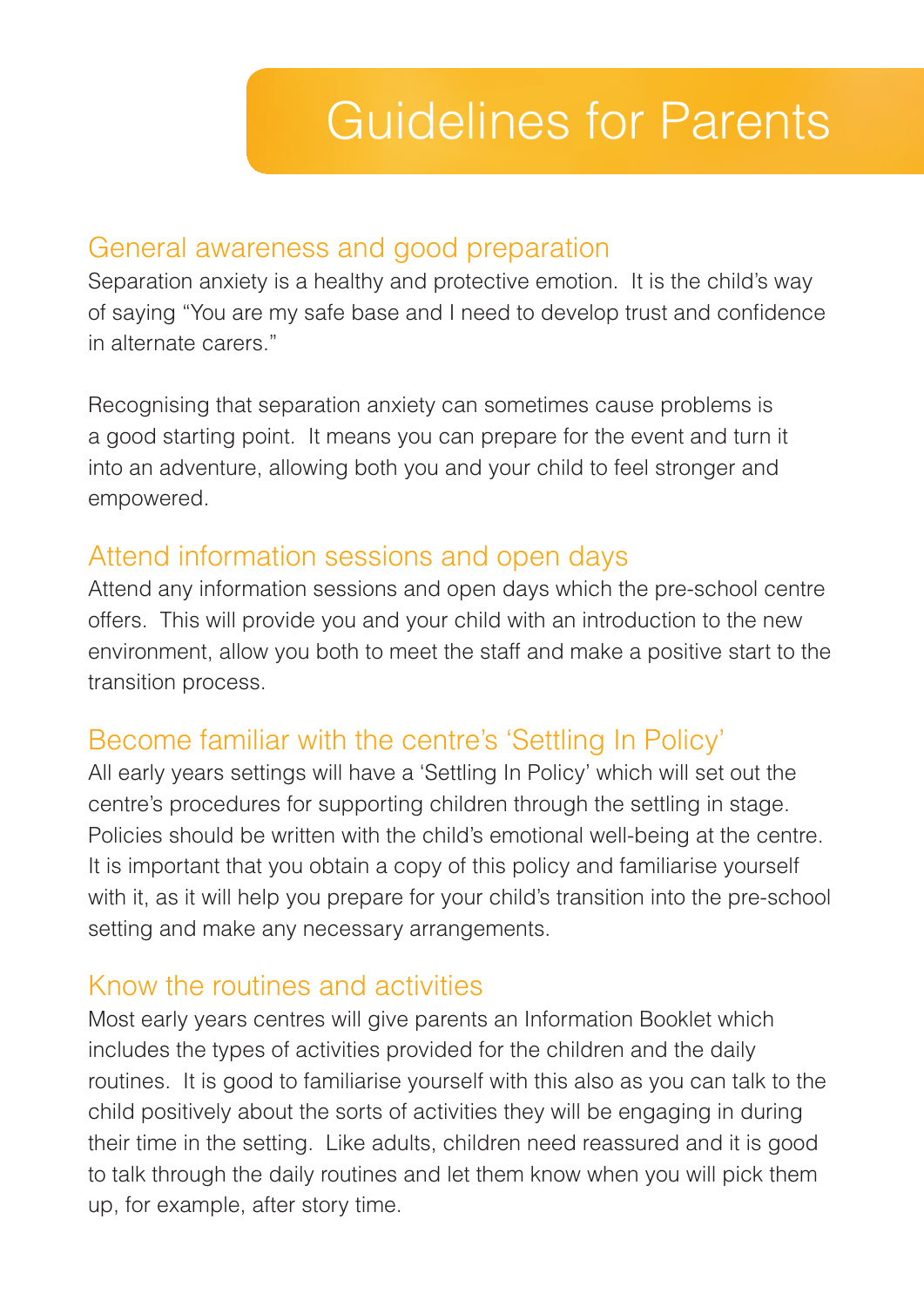## Read stories to your child about starting pre-school

This again can help familiarise the child with what will happen at the early years setting before they start.

#### Chat to your child about any concerns they may have

Your child may be anxious to know what to do for example if they need to go to the toilet. Talk to your child in a positive way about these concerns.

## Leaving children with family members and trusted friends

Preparing for separation can involve leaving your child with trusted friends or family members for short periods. This can then be followed by separation periods within the early years setting.

#### Staying confident, cheery and positive

Although you may be feeling as anxious and emotional as your child, try to stay cheery and confident as children will pick up on your feelings of apprehension.

## Don't be tempted to slip away

It is important when your child starts the early years setting to let the child know when you are leaving. Tell your child you are going and will be back after an activity, for example story time. For some children this will work

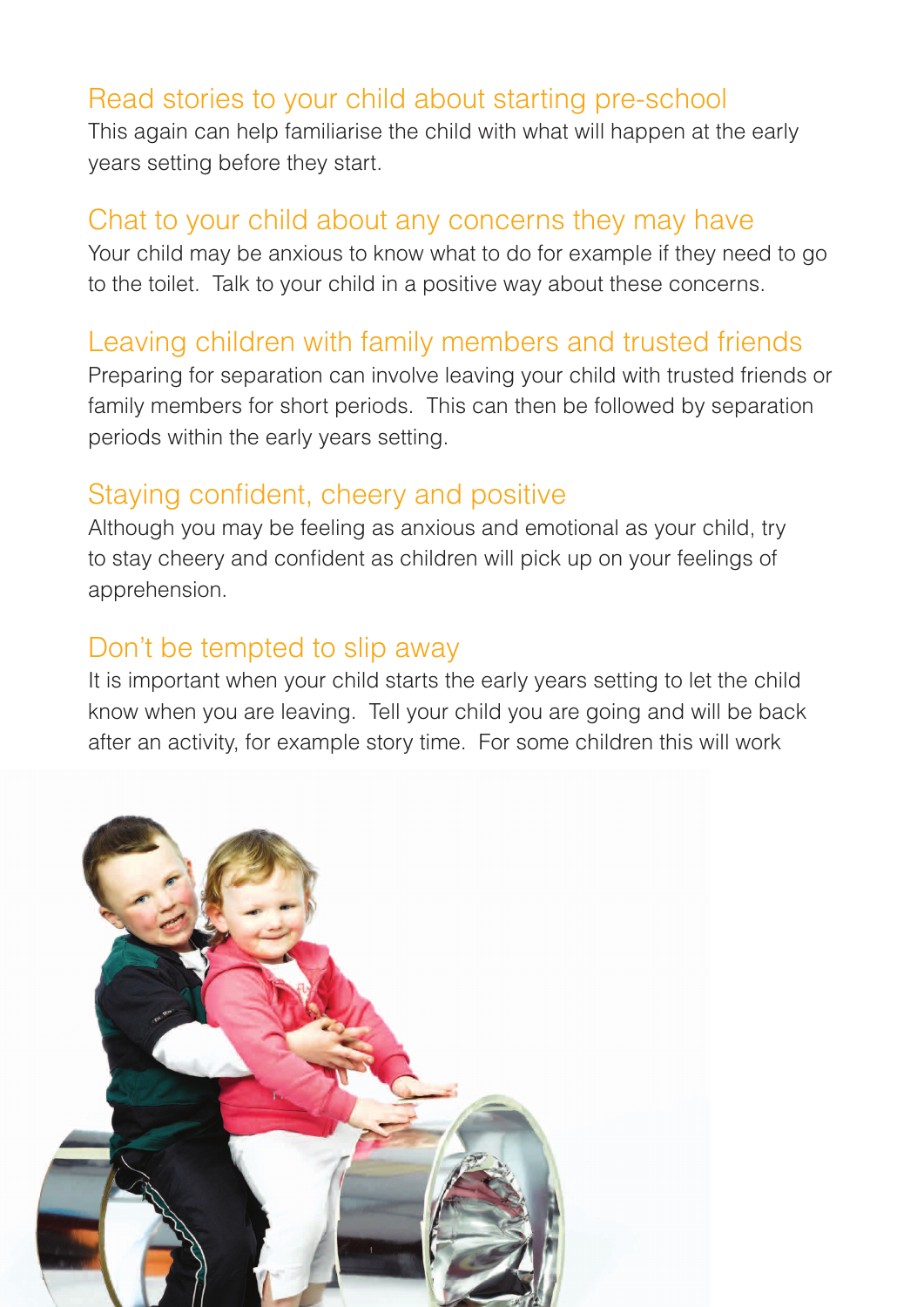while others need their parent or care giver to stay until they become familiar and comfortable enough in their new surroundings. These children may benefit from a gentle transition with visits to the centre with the parent/care giver followed by increasing periods of separation.

Although tempting, slipping away when your child is distracted can lead to the child becoming very anxious and not letting you out of their sight on the next visit.

## Parents and practitioners working in partnership

Open communication between parents and the early years staff team is crucial. It is important to share information. Parents can give the staff information about the child and in turn the staff can talk to the parents about the child's experiences in the setting.

Practitioners will have a vast amount of experience in helping children settle into the pre-school setting and are aware of the difficulties that can emerge during this transition period.

If your child is taking longer to settle in than you had expected and you still have concerns, discuss these with a member of staff. Together you can agree on and put into place strategies to support your child during this time.

## Helping your child to grow in confidence and independence

You are the safe base from which your child can branch out and explore the world, grow and learn and become socially and emotionally confident. Getting off to a good start will help you support your child through this very important period in their lives.

> For further information or if you have any queries, please contact Early Years on +44 (0)28 9066 2825